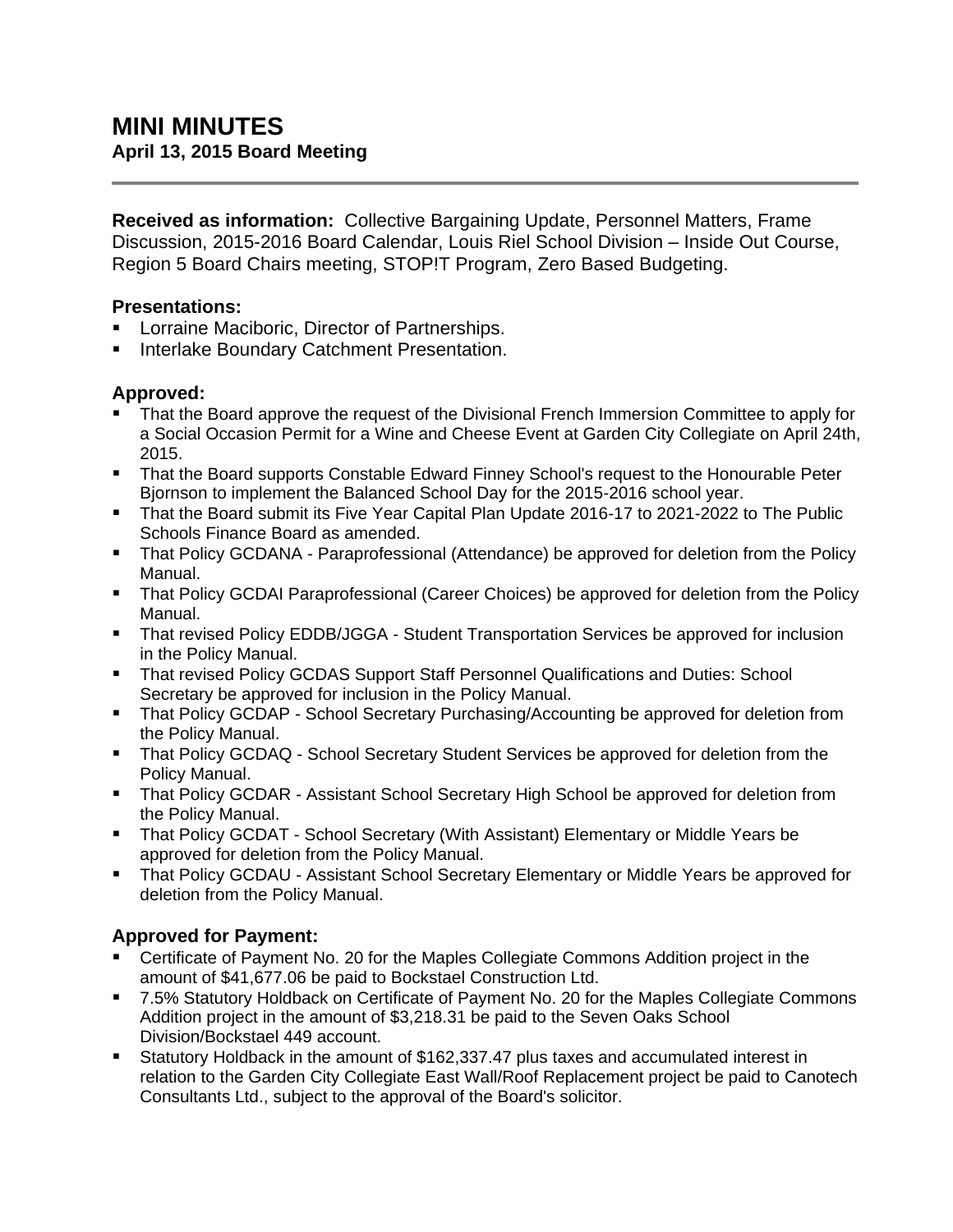- Statutory Holdback in the amount of \$110,264.20 plus taxes and accumulated interest in relation to the Maples Collegiate Roof Replacement Phase 2 project be paid to Master Roofing Ltd., subject to the approval of the Board's solicitor.
- Invoice No. W030515 for the new Amber Trails school project in the amount of \$19,385.96 be paid to Nor-Tec Group.
- Invoice No. 2150017 for the Precinct E Land Purchase in the amount of \$4,042.50 be paid to Hoffer Wilkinson & Associates Ltd.
- Invoice No. 18462 for the Precinct E Land Purchase in the amount of \$6,644.44 be paid to D'Arcy & Deacon LLP.
- **Deposit #1 for the Precinct E Land Purchase in the amount of \$100,000.00 be paid to** Chapman Goddard Kagan in trust.
- Deposit #2 for the Precinct E Land Purchase in the amount of \$100,000.00 be paid to Chapman Goddard Kagan in trust.
- Certificate of Payment No. 12 for the Maples Geothermal project in the amount of \$11,200.00 be paid to Loewen Mechanical Ltd.
- **IDED** Invoice No. 13549 for the Elwick Elevator and Grooming Room project in the amount of \$17,659.75 be paid to Number Ten Architectural Group.
- Invoice No. 13656 for the Elwick Elevator and Grooming Room project in the amount of \$2,266.70 be paid to Number Ten Architectural Group.
- **IDED** Invoice No. 13725 for the Elwick Elevator and Grooming Room project in the amount of \$6,986.73 be paid to Number Ten Architectural Group.
- **IDED** Invoice No. 13849 for the Elwick Elevator and Grooming Room project in the amount of \$12,146.63 be paid to Number Ten Architectural Group.
- **IDED** Invoice No. 13932 for the Elwick Elevator and Grooming Room project in the amount of \$17,202.39 be paid to Number Ten Architectural Group.
- **IDED** Invoice No. 14249 for the Elwick Elevator and Grooming Room project in the amount of (\$31,123.12) be paid to Number Ten Architectural Group.
- **IDED** Invoice No. 13550 for the Edmund Partridge Elevator and Grooming Room project in the amount of \$12,154.10 be paid to Number Ten Architectural Group.
- Invoice No. 13658 for the Edmund Partridge Elevator and Grooming Room project in the amount of \$4,046.06 be paid to Number Ten Architectural Group.
- **IDED** Invoice No. 13726 for the Edmund Partridge Elevator and Grooming Room project in the amount of \$2,524.42 be paid to Number Ten Architectural Group.
- Invoice No. 14248 for the Edmund Partridge Elevator and Grooming Room project in the amount of \$45,157.35 be paid to Number Ten Architectural Group.
- **IDED 14141 For the MET School Relocation project in the amount of \$11,036.26 be paid in the amount of \$11,036.26 be paid** to Number Ten Architectural Group.
- **IDED 14250 for the MET School Relocation project in the amount of \$15,111.77 be paid** to Number Ten Architectural Group.
- Certificate of Payment No. 7 for the MET School relocation project in the amount of \$151,855.42 be paid to Gardon Construction Ltd.
- 7.5% Statutory Holdback on Certificate of Payment No. 7 for the MET School relocation project in the amount of \$11,726.28 be paid to the Seven Oaks School Division/Gardon 456 account.
- Invoice No. 4543 for the new École Rivière-Rouge project in the amount of \$13,858.37 be paid to Prairie Architects Inc.

## **Correspondence Received:**

- Honourable Peter Bjornson, Minister of Education. Response to Seven Oaks concerns regarding Provincial funding.
- MSBA 51st Annual Convention 2015 Record of Proceedings.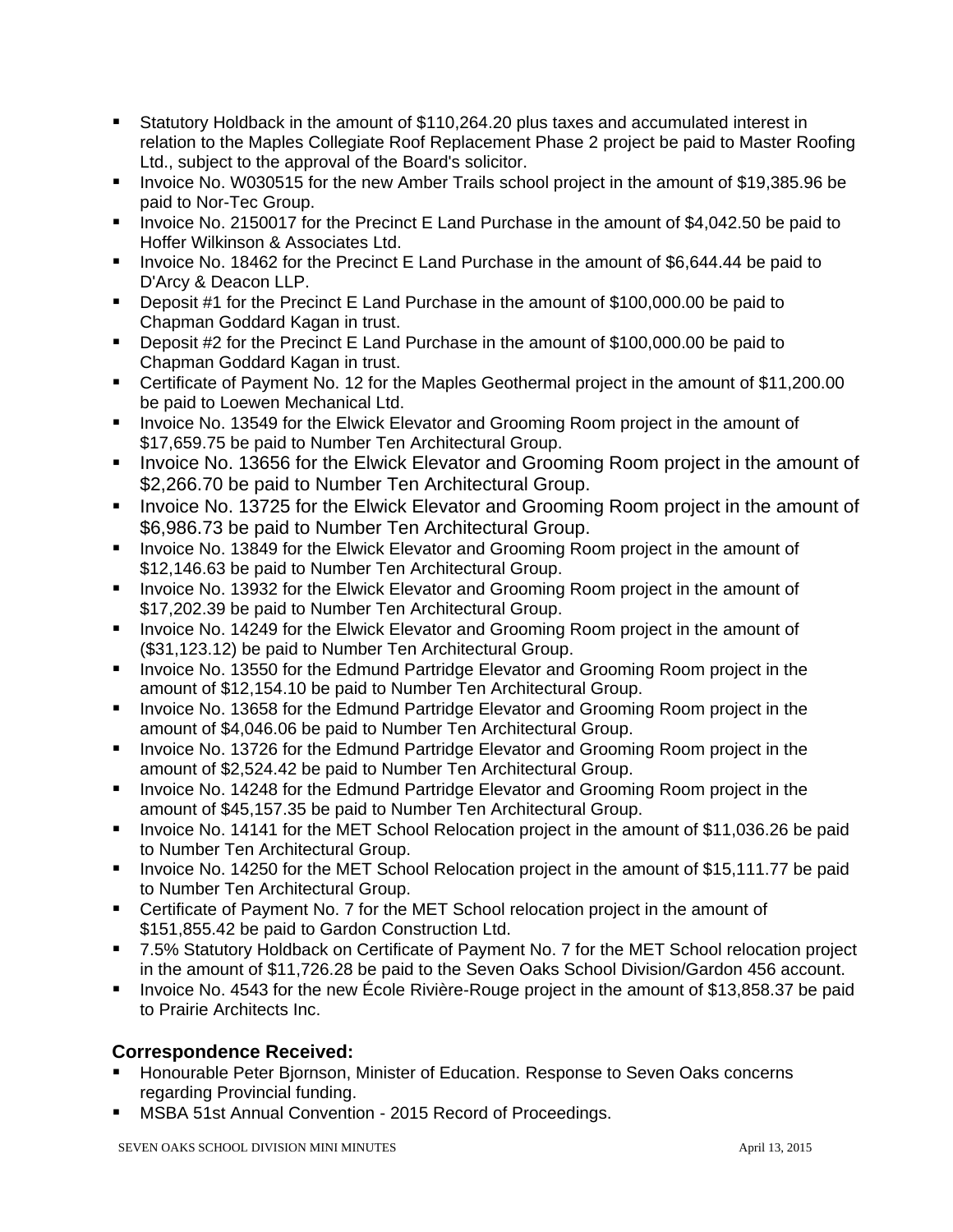- **School Survey Information. Rental Facilities, Intergenerational Education, Pilot Fitness &** Health.
- **YMCA Alternative Suspension.**
- Gerald Farthing, Deputy Minister, Education and Advanced Learning. Honourable Peter Bjornson, Minister of Education and Advanced Learning - convening a Task Force on Special Needs Funding in Manitoba.
- Andrea Lawson, Project Leader, Public Schools Finance Board. Maples Collegiate Science Labs Authorization to Proceed to Tender.
- Evergreen School Division. Roza Gray appointed Superintendent and CEO effective August 4, 2015.
- Brandon School Division. Assistant Superintendent of Schools Bulletin.
- George Coupland, Director, Labour Relations, Manitoba School Boards Association Protecting Canadians from Online Crime Act.
- Winnipeg Police Association. 91st Annual Winnipeg Police Association Charity Ball.
- Gerard Lesage, Active Executive Director, Public Schools Finance Board. Annual Report of The Public Schools Finance Board for the period ending June 30, 2014.
- Carolyn Duhamel, Executive Director, Manitoba School Boards Association. Land Use Planning Guide for School Sites.
- Summary of Students Transferring Out of Home Division School of Choice and Program Not Offered.
- Carolyn Duhamel, Executive Director, Manitoba School Boards Association. Land Use Planning Guide for School Sites.
- Manitoba School Boards Association. CPI Update February 2015.
- Kish Modha, Mondetta Charity Foundation. New classrooms at Kamwokya School and Shoe Project.
- Erma Chapman, Chief Executive Officer, Macdonald Youth Services. Youth Resource Centre/Shelter Program.
- Keith Thomas, Risk Manager, Manitoba School Boards Association. School Fire Drills and Lockdowns.
- Craig Bachynski, Number Ten Architectural Group. Maples Collegiate Commons Change Order #74; MET School Change Order #13, 14, 15, and 17.
- Manitoba News Release. Manitoba Government Doubles Seniors' School Tax Rebate.
- Manitoba School Boards Association. Arbitration Bulletin # 1-2015 RE: Maternity Leave Top-Up.
- **CVE Brochure: Electrical Trades Technology.**
- Marymound Messenger Spring 2015.

### **Personnel Report:**

- Nancy Janelle was appointed to the position of acting Principal, Met School effective January 5, 2015 to June 30, 2015.
- The following were appointed to Teacher General (Permanent) teaching contracts effective April 13, 2015:

Pamela Boen (1.00) Jordan Laidlaw (.64) Reuben Boulette (1.00) Anabela Luis (1.00) Jennifer Bouskill (1.00) Lynnea Luna (1.00) Marlee Bragg (1.00) Jay MacDonald (1.00) Gilli Braunstein (1.00) Nerisa Miao (1.00) Rory Brett (1.00) Erin Nieuwenburg (1.00) Dana Brown (1.00) Caeli Rollins (1.00) Melanie Clendenan (1.00) Claire Semchuk (1.00)

SEVEN OAKS SCHOOL DIVISION MINI MINUTES April 13, 2015